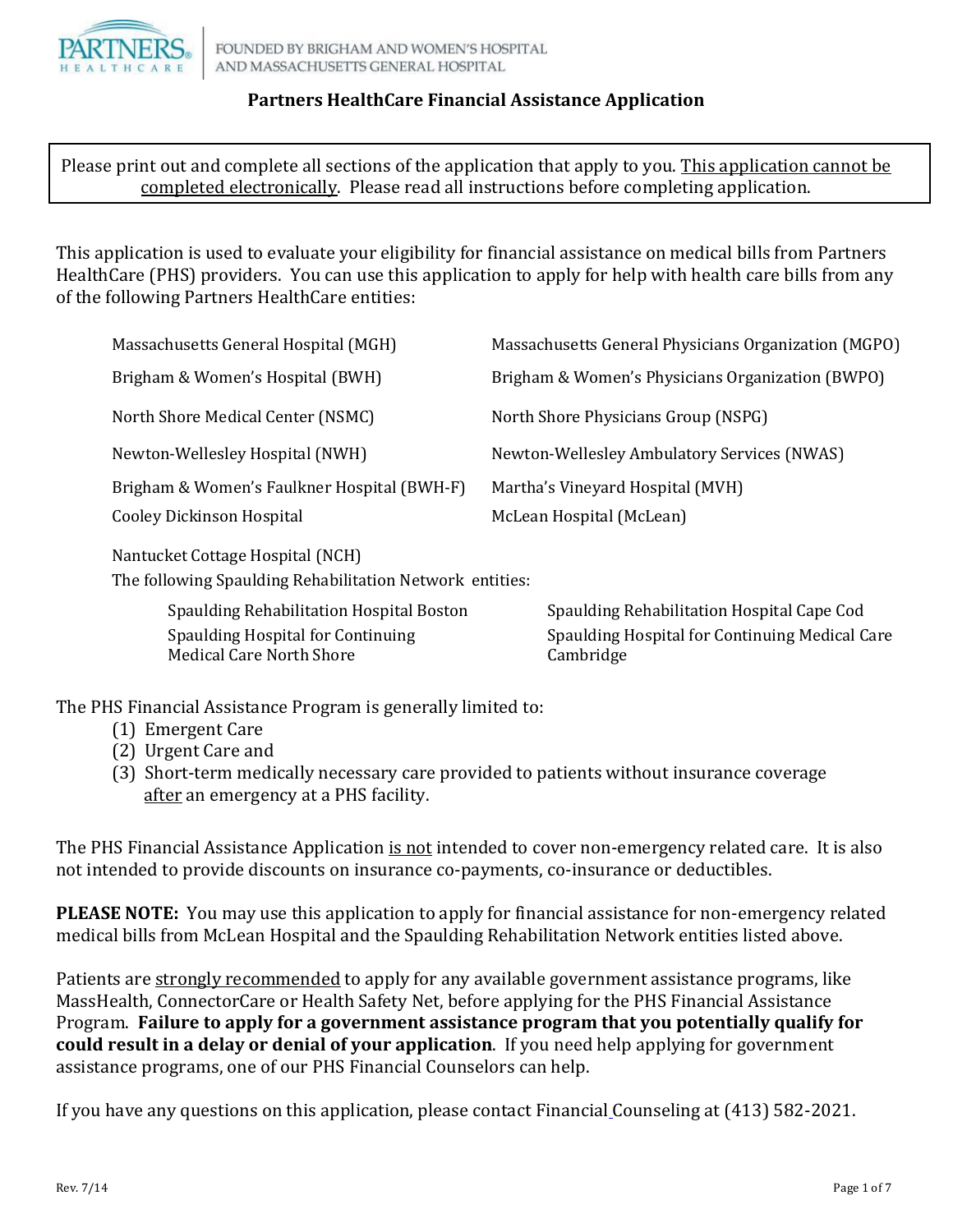

# **Application checklist**

- $\Box$  Complete all applicable sections of the application- a section will indicate if it can be left blank.
- $\Box$  Include a copy of your driver's license, other photo identification or documents that verify your current residence. Anything submitted must include your name (Section 1).
- $\Box$  Include some form of income verification (Section 3 and Section 4).
	- Include a copy of your most recent IRS 1040 or 1040A
	- If there has been a recent change in your income, include documentation such as recent check stubs (minimum 4), unemployment statements, bank/investment statements and/or social security statements.
- $\Box$  If your family is over 300% of the current US Federal Income Poverty Guidelines (FPL) you must also complete Section 5. You are over 300% FPL if your income is over the following limits:

| <b>Family Size</b> |                |      |                |           |     |
|--------------------|----------------|------|----------------|-----------|-----|
| <b>2014 FPL</b>    | $\overline{ }$ | \$46 | 8.596<br>85X ' | 5C<br>−Φ. | ՖԾ∠ |

- $\Box$  Assets may be used to determine your potential to pay your medical bills. You will need to provide information on your assets if any of the following apply to you (Section 6):
	- Your permanent residence is outside of the United States
	- You are requesting a discount for a service that is generally ineligible (e.g. non-emergency related care, co-payments, co-insurance and deductibles)
- $\Box$  Return completed applications directly to one Financial Counseling at Cooley Dickinson Hospital OR mail to:

Financial Counseling Cooley Dickinson Hospital 30 Locust St. Northampton, MA 01060

## **To ensure prompt review of your application, please complete all sections unless otherwise indicated. The processing of the application will be delayed if you are missing required information or documentation.**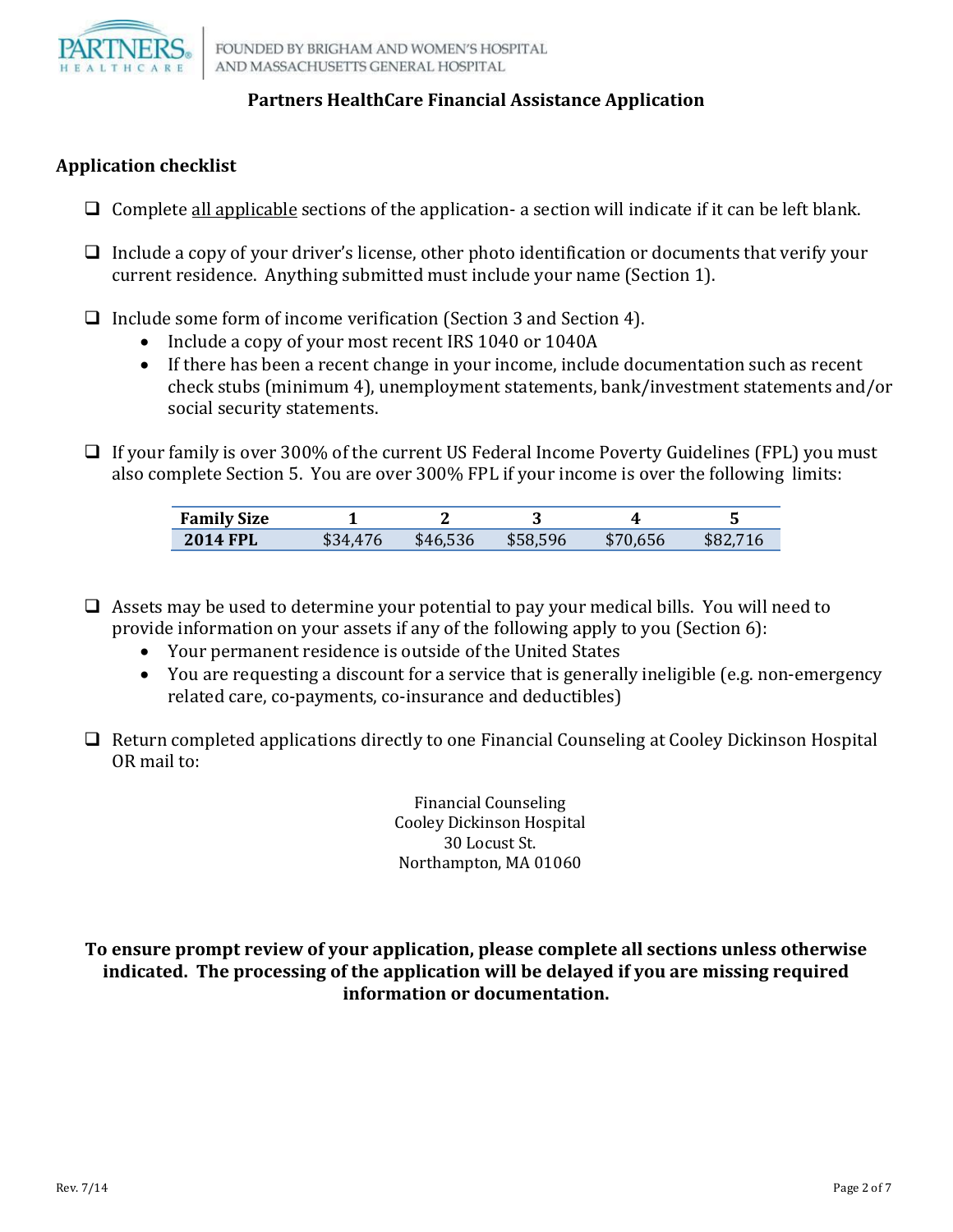

# **1. BASIC INFORMATION**

Please complete this section about the applicant. The applicant is either the patient or the person who is financially responsible for the patient.

**DOCUMENTATION REQUIRED:** Please include documentation that verifies residency: driver's license, other photo identification or documents that prove your current residence. Anything submitted must include your name.

| Last name                                             | <b>First name</b><br>MI                                                           |
|-------------------------------------------------------|-----------------------------------------------------------------------------------|
|                                                       |                                                                                   |
| Date of birth                                         | Gender                                                                            |
|                                                       | Male $\Box$<br>Female $\square$                                                   |
| Telephone numbers                                     | Mailing address (include city, state and zip code)                                |
| Home: (<br>$\overline{\phantom{a}}$                   |                                                                                   |
| Work: (<br>$\mathcal{L}$                              |                                                                                   |
| Cell:<br>$\sqrt{ }$<br>$\mathcal{L}$                  |                                                                                   |
|                                                       |                                                                                   |
|                                                       |                                                                                   |
|                                                       |                                                                                   |
|                                                       |                                                                                   |
| Patient's name (if different from applicant)          | Patient's dates of service (include location where<br>the services were provided) |
|                                                       |                                                                                   |
|                                                       |                                                                                   |
| Patient's date of birth (if different from applicant) |                                                                                   |
|                                                       |                                                                                   |
|                                                       |                                                                                   |
|                                                       |                                                                                   |
| Patient's Medical Record Number (MRN)                 |                                                                                   |
|                                                       |                                                                                   |
|                                                       |                                                                                   |
|                                                       |                                                                                   |
|                                                       |                                                                                   |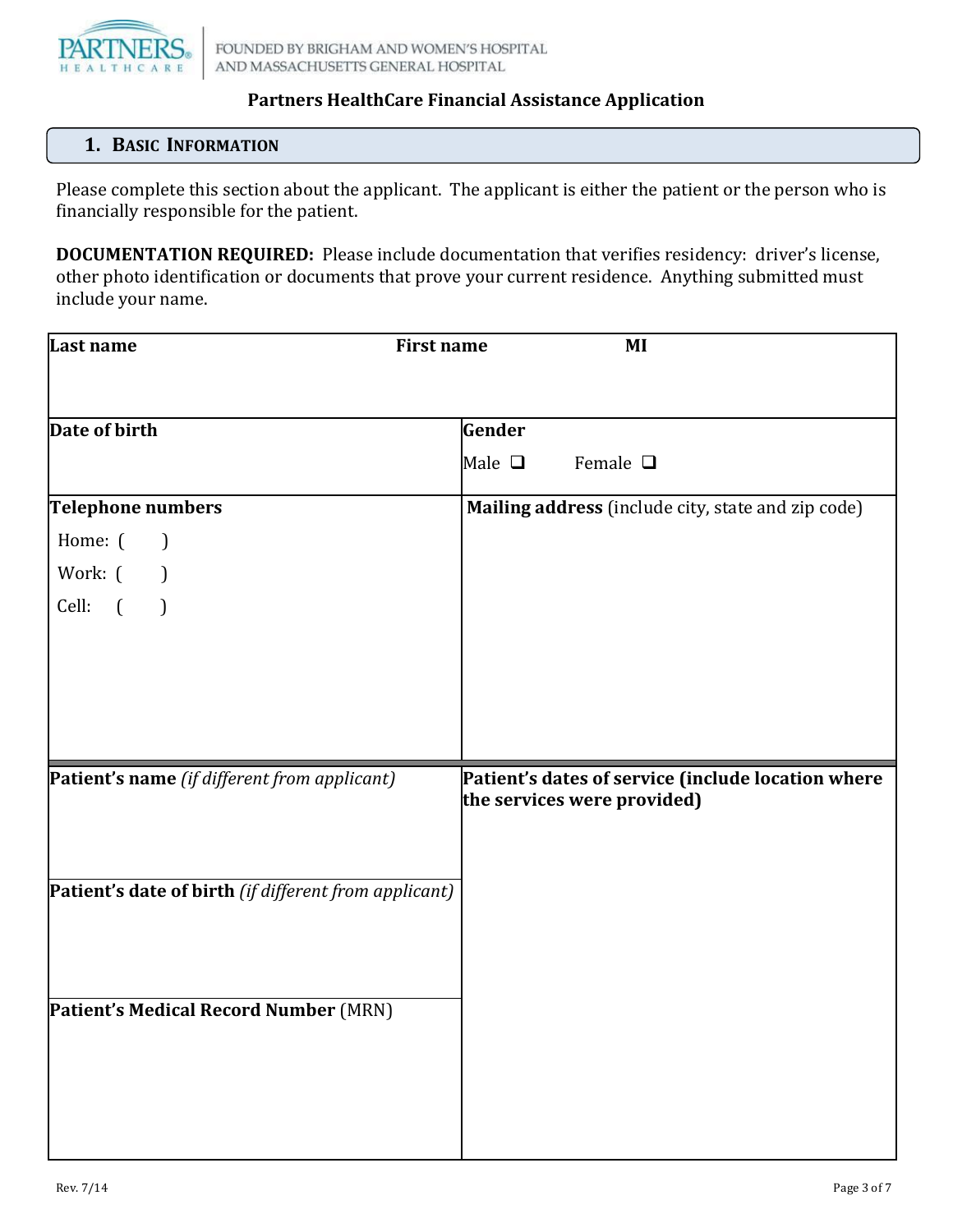

# **2. FAMILY INFORMATION**

If applicable, please list the applicant's spouse and children under 19 who live with the applicant. This section can be left blank if the applicant does not live with a spouse or children.

| Name of family member | Relationship | Date of birth |
|-----------------------|--------------|---------------|
|                       |              |               |
|                       |              |               |
|                       |              |               |
|                       |              |               |
|                       |              |               |
|                       |              |               |

#### **3. EARNED INCOME**

Please complete this section about earned income for applicant and each household member listed in Section 2 who works. **Please list gross income, which is income before taxes and deductions.** This section can be left blank if the applicant and his/her household members do not have any earned income.

**DOCUMENTATION REQUIRED:** Please include documentation that verifies this income: pay stubs, income taxes, W2 statements, bank statements or other proof.

| Name of working<br>family member | <b>Employer name and address</b> | <b>Gross amount How often</b><br>earned | check one                                              | <b>Facility use</b><br>only |
|----------------------------------|----------------------------------|-----------------------------------------|--------------------------------------------------------|-----------------------------|
|                                  |                                  |                                         | Weekly<br>$\Box$<br>Monthly<br>$\Box$<br>$\Box$ Yearly |                             |
|                                  |                                  |                                         | $\Box$ Weekly<br>Monthly<br>$\Box$<br>$\Box$ Yearly    |                             |
|                                  |                                  |                                         | $\Box$ Weekly<br>$\Box$ Monthly<br>$\Box$ Yearly       |                             |
|                                  |                                  |                                         | $\Box$ Weekly<br>Monthly<br>$\Box$<br>$\Box$ Yearly    |                             |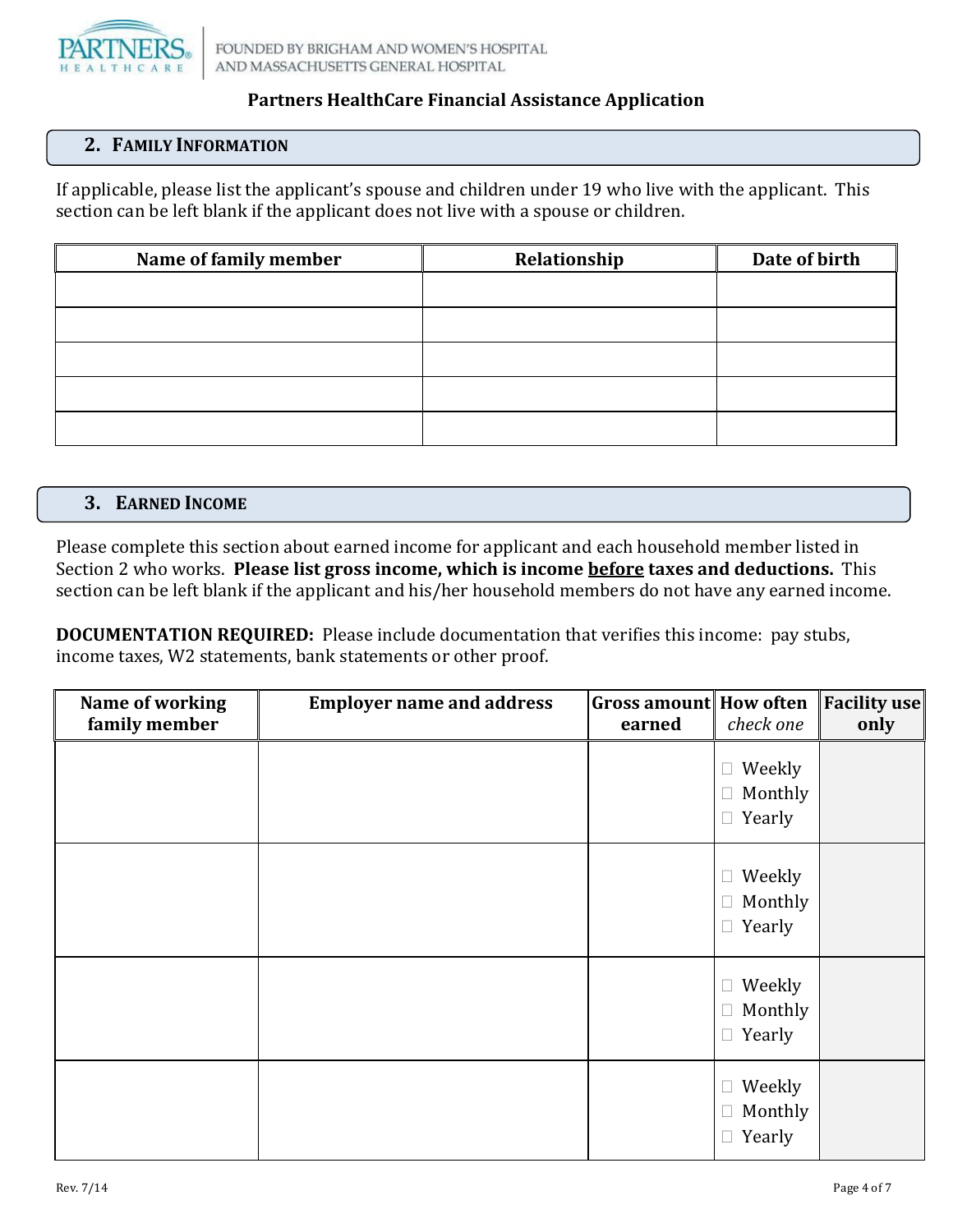

# **4. OTHER INCOME**

Please complete this section about other income for the applicant and each household member listed in Section 2 who receives other income. Other income is money you receive that does not come from an employer. **Please list gross income, which is income before taxes and deductions.** This section can be left blank if the applicant and his/her household members do not have any other income.

**DOCUMENTATION REQUIRED:** Please include documentation that verifies this income: pay stubs, income taxes, W2 statements, bank statements or other proof.

| Type of income                | <b>Family member(s)</b> | <b>Gross amount</b> | <b>How often</b>        | <b>Facility use</b> |
|-------------------------------|-------------------------|---------------------|-------------------------|---------------------|
|                               | receiving income        | received            | circle one              | only                |
| Unemployment                  |                         |                     | Weekly, Monthly, Yearly |                     |
| Social Security               |                         |                     | Weekly, Monthly, Yearly |                     |
| Veteran's Benefits            |                         |                     | Weekly, Monthly, Yearly |                     |
| <b>Annuities and Pensions</b> |                         |                     | Weekly, Monthly, Yearly |                     |
| Child Support & Alimony       |                         |                     | Weekly, Monthly, Yearly |                     |
| Rental Income                 |                         |                     | Weekly, Monthly, Yearly |                     |
| <b>Workers Compensation</b>   |                         |                     | Weekly, Monthly, Yearly |                     |
| Dividend & Interest           |                         |                     | Weekly, Monthly, Yearly |                     |
| Income                        |                         |                     |                         |                     |
| <b>Other</b>                  |                         |                     | Weekly, Monthly, Yearly |                     |

## **5. OTHER HEALTH CARE EXPENSES**

This section may not be applicable to you. Please complete this section only if your family income is more than 300% of the Federal Income Poverty Guidelines (as outlined on page 2).

If you are over 300% the Federal Income Poverty Guidelines, you need to list health care expenses from locations not listed on page 1 (i.e. non-Partners HealthCare facilities). This section can be left blank if your family income is less than 300% or if you do not have health care expenses from facilities outside of Partners HealthCare. Documentation may be requested but is not required at this time.

| <b>Medical expenses</b> | <b>Total Amount</b> | How often does the cost<br>occur? | <b>Facility use only</b><br><b>Total Cost</b> |
|-------------------------|---------------------|-----------------------------------|-----------------------------------------------|
| Medical Bills           |                     | Weekly, Monthly, Yearly           |                                               |
| <b>Pharmacy Bills</b>   |                     | Weekly, Monthly, Yearly           |                                               |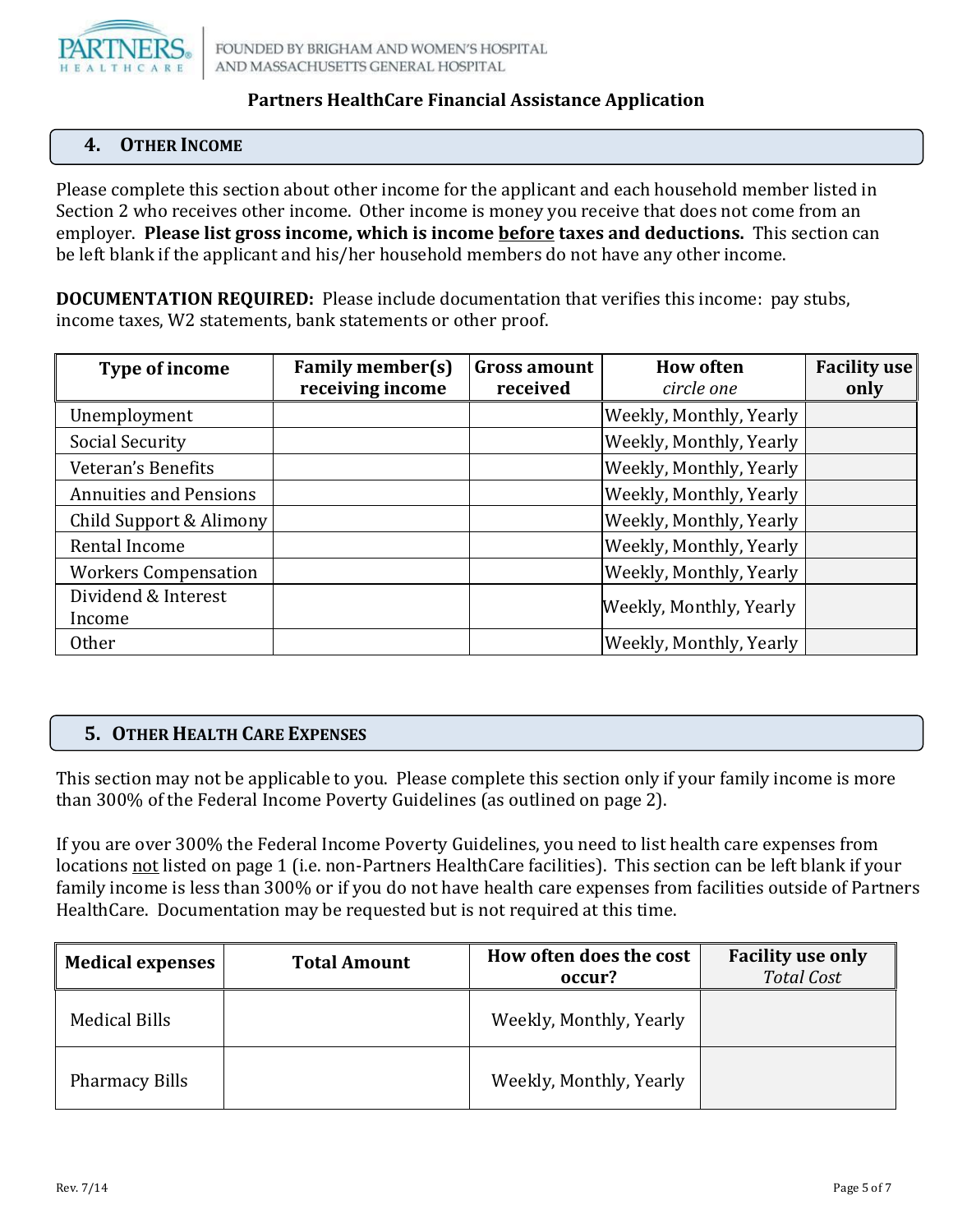

## **6. ASSET INFORMATION**

This section may not be applicable to you. Please complete this section only IF:

- Your permanent residence is outside of the United States **OR**
- You are requesting a discount for non-emergency related care, co-payments, co-insurance or deductibles. Patients requesting financial assistance for non-emergency related care provided at a Spaulding Network entity or McLean Hospital do not need to provide asset information.

This section can be left blank if you do not fit into any of the categories listed above.

**DOCUMENTATION REQUIRED:** Please include documentation that verifies this income: bank statements or other proof.

| <b>Asset</b>                         | $0$ wner $(s)$ | <b>Bank or company name</b> | <b>Cash value</b> |
|--------------------------------------|----------------|-----------------------------|-------------------|
| <b>Savings Accounts</b>              |                |                             |                   |
| <b>Checking Accounts</b>             |                |                             |                   |
| <b>Credit Union Accounts</b>         |                |                             |                   |
| <b>Trust Funds</b>                   |                |                             |                   |
| Stocks/Bonds                         |                |                             |                   |
| <b>Money Market Accounts</b>         |                |                             |                   |
| <b>Mutual Funds</b>                  |                |                             |                   |
| Commercial or investment<br>property |                |                             |                   |
| <b>Other</b>                         |                |                             |                   |

# **You do not need to include your primary residence (where you live)**